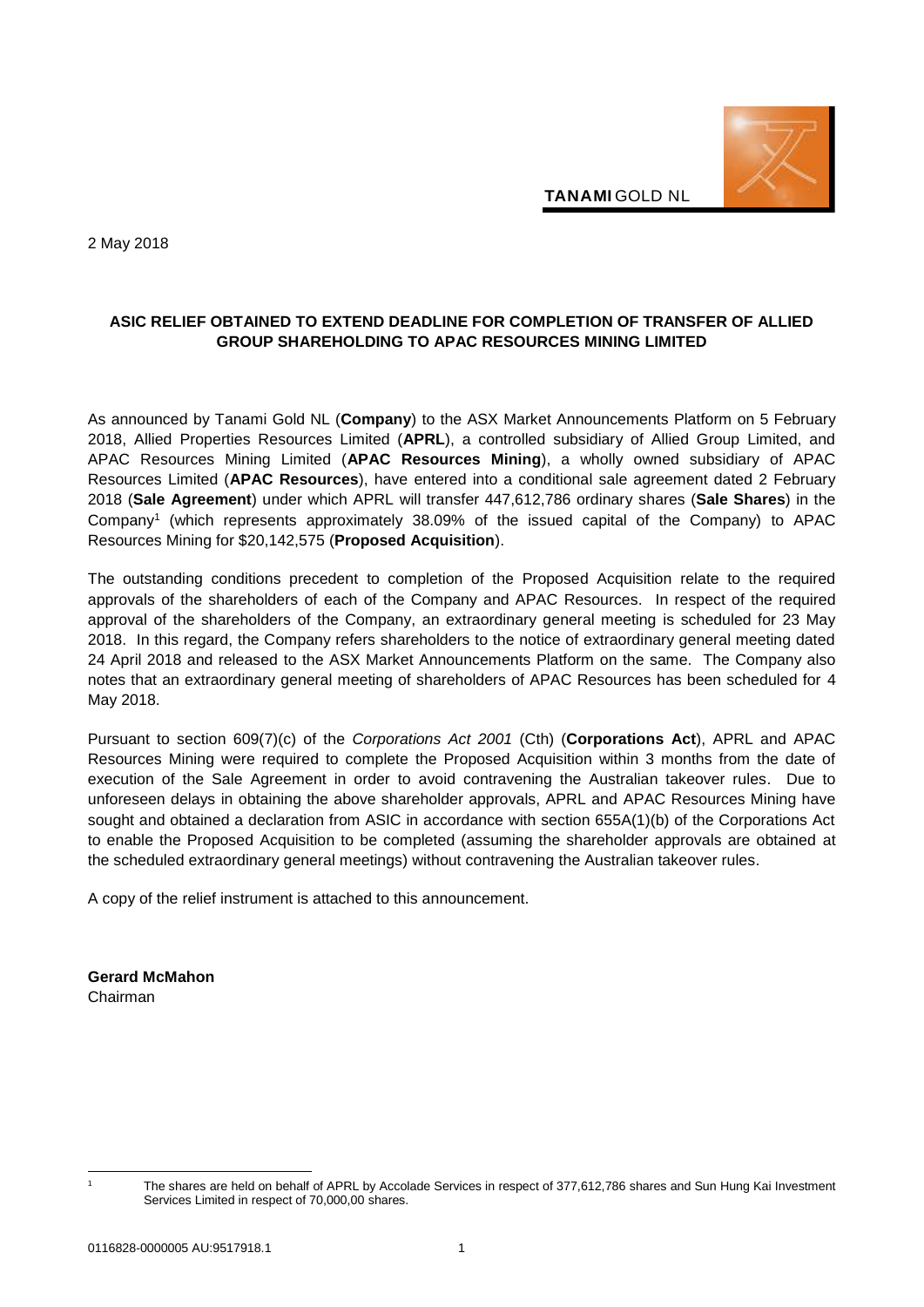

#### 2 May 2018

Our Ref: DB/RCK:APA001/4028

James Nicholls Allen & Overv Level 12, Exchange Tower 2 The Esplanade Perth Western Australia 6000

Dear James

Tanami Gold NL ACN 000 617 176 (TAM)

As you are aware, we act for APAC Resources Mining Limited (APAC) and we note that you act for TAM. We refer to the agreement entered into between APAC and Allied Properties Resources Limited (APRL) on 2 February 2018, pursuant to which APRL has agreed to sell, and APAC has agreed to buy, 447,612,786 fully paid ordinary shares in TAM (Agreement).

A copy of the Agreement was included in the Notice of initial substantial holder lodged by APAC on 6 February 2018. As you are aware, the Agreement is conditional on:

- the approval of TAM independent shareholders for the purpose of item 7 of section 611 of the Corporations Act 2001 (Cth) (Act) (TAM Condition);
- the approval by independent shareholders of APAC Resources Limited (APAC Condition); and
- approval for the purposes of the Foreign Acquisitions and Takeovers Act 1975 (Cth) (FIRB Condition).

The Agreement includes a "Cut Off Date" of 2 May 2018, being the last date of the three month period referred to in subsection 609(7)(c) of the Act. The effect of the Cut Off Date is that if the conditions precedent to the Agreement have not been fulfilled or waived by the Cut Off Date, the Agreement will automatically terminate. On 6 April 2018, APAC and APRL amended the Agreement with the effect that the Cut Off Date is now as follows:

**Cut Off Date means the later of:** 

- $(a)$ 2 May 2018, being the last date of the three month period referred to in subsection 609(7)(c) of the Corporations Act; and
- $(b)$ if the Australian Securities and Investments Commission exercises its power under subsection 655A(1)(b) of the Corporations Act to modify subsection 609(7)(c) of the Corporations Act to extend the three month period referred to in that subsection, the earlier of:
	- the date to which that three month period is extended in such  $(i)$ modification; and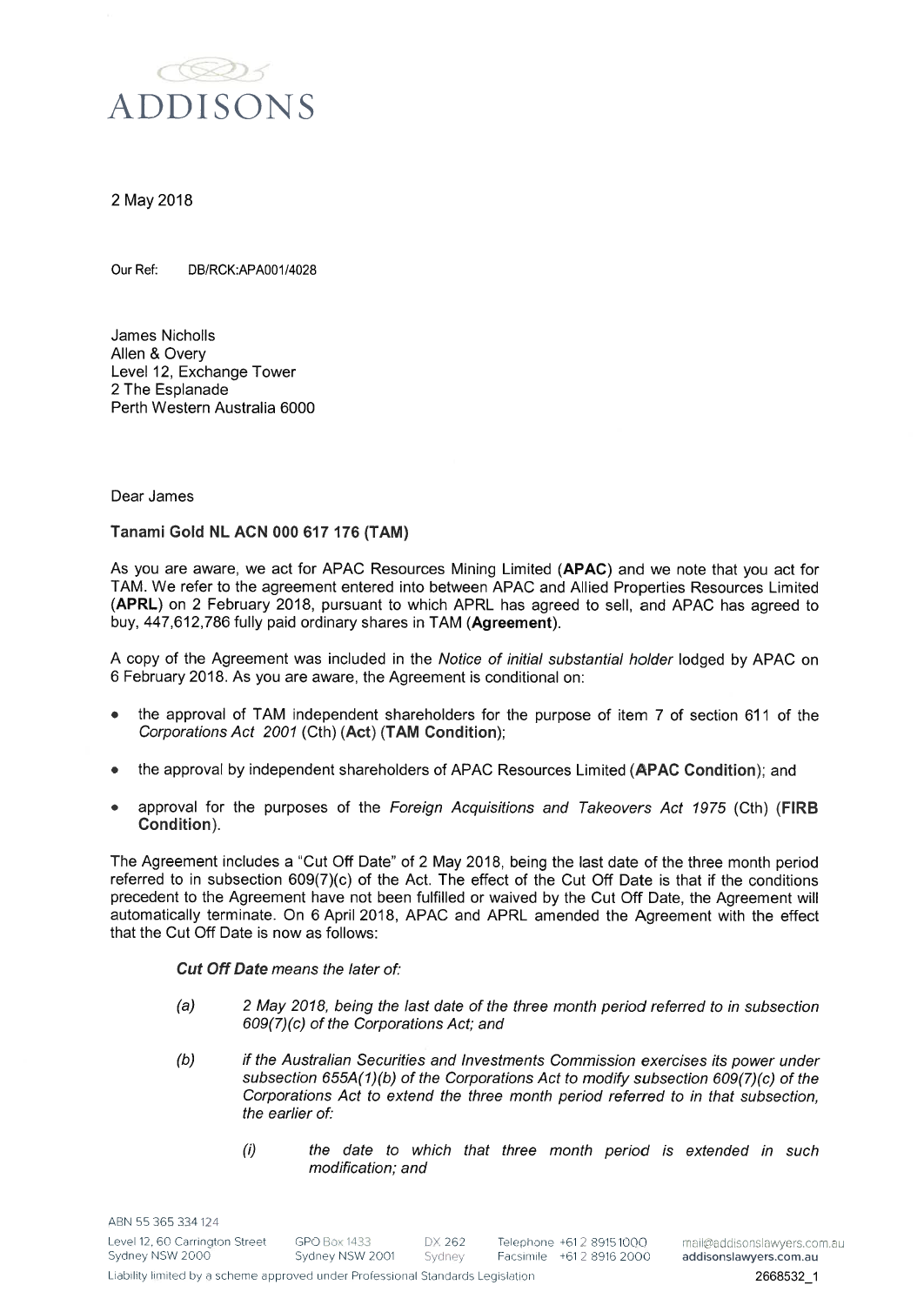#### $(ii)$ 31 August 2018.

As previously notified to you, the FIRB Condition has been satisfied. The purpose of amending the Cut Off Date was to allow the shareholder meetings relevant to each of the TAM Condition and the APAC Condition to occur later than 2 May 2018, due to unforeseen delays. In relation to the TAM Conidition, we note that an extraordinary general meeting of shareholders is scheduled for 23 May 2018. In relation to the APAC Condition, a meeting of shareholders is scheduled for 4 May 2018.

Enclosed is a copy of a relief instrument issued today by the Australian Securities and Investments Commission (ASIC). Pursuant to ASIC's powers under subsection 655A(1)(b) of the Act, ASIC has given a declaration with the effect that the Cut Off Date is now 23 May 2018.

We note the ASIC instrument requires this letter (including the enclosed instrument) to be disclosed by TAM on the ASX market announcements platform.

Yours sincerely

**David Blackburn Partner** Direct Line: +61 2 8915 1008 Direct Fax: +61 2 8916 2008 Email: david.blackburn@addisonslawyers.com.au

Encl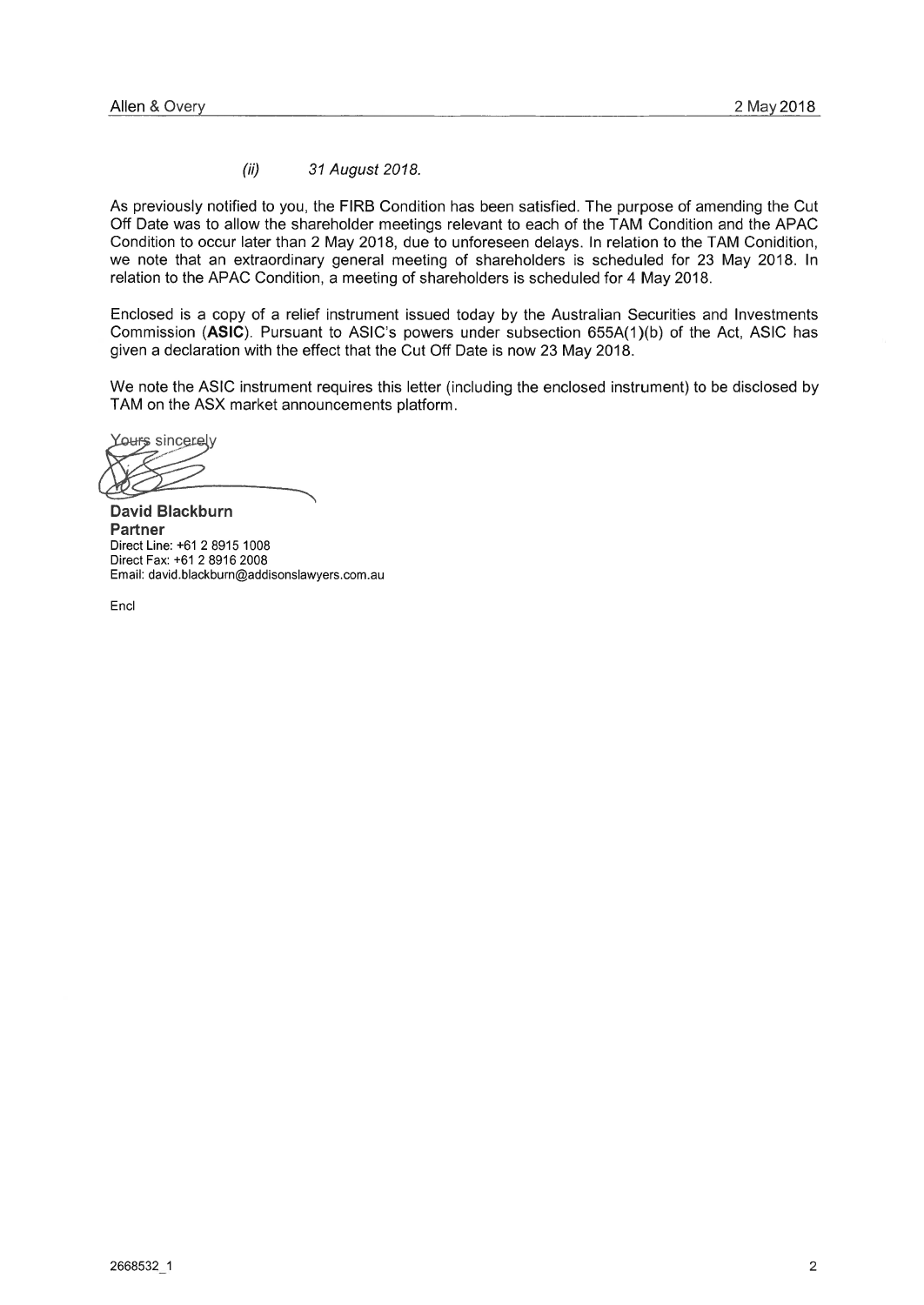# 18-0334

# **Australian Securities and Investments Commission** Corporations Act  $2001$  – Paragraph  $655A(1)(b)$  – Declaration

### **Enabling legislation**

1. The Australian Securities and Investments Commission (ASIC) makes this instrument under paragraph  $655A(1)(b)$  of the Corporations Act 2001 (the Act).

#### **Title**

 $\overline{2}$ . This instrument is ASIC Instrument 18-0334.

#### **Commencement**

 $\overline{3}$ . This instrument commences on 2 May 2018.

#### **Declaration**

 $4.$ Chapter 6 of the Act applies to APAC Resources Mining Limited (APAC), a company incorporated in the British Virgin Islands which is a wholly-owned subsidiary of APAC Resources Limited, a company incorporated in Bermuda and listed on the Hong Kong Stock Exchange (HKEX: 1104) as if subsection 609(7) of the Act was omitted and replaced with the following:

> "A person does not have a relevant interest in securities merely because of an agreement if the agreement:

- is conditional on:  $(a)$ 
	- a resolution under item 7 in the table in section 611 being  $(i)$ passed; or
	- $(ii)$ ASIC exempting the acquisition under the agreement from the provisions of this Chapter under section 655A; and
- $(b)$ does not confer any control over, or power to substantially influence, the exercise of a voting right attached to the securities; and
- $(c)$ does not restrict disposal of the securities for more than 3 months and 21 days from the date when the agreement is entered into.